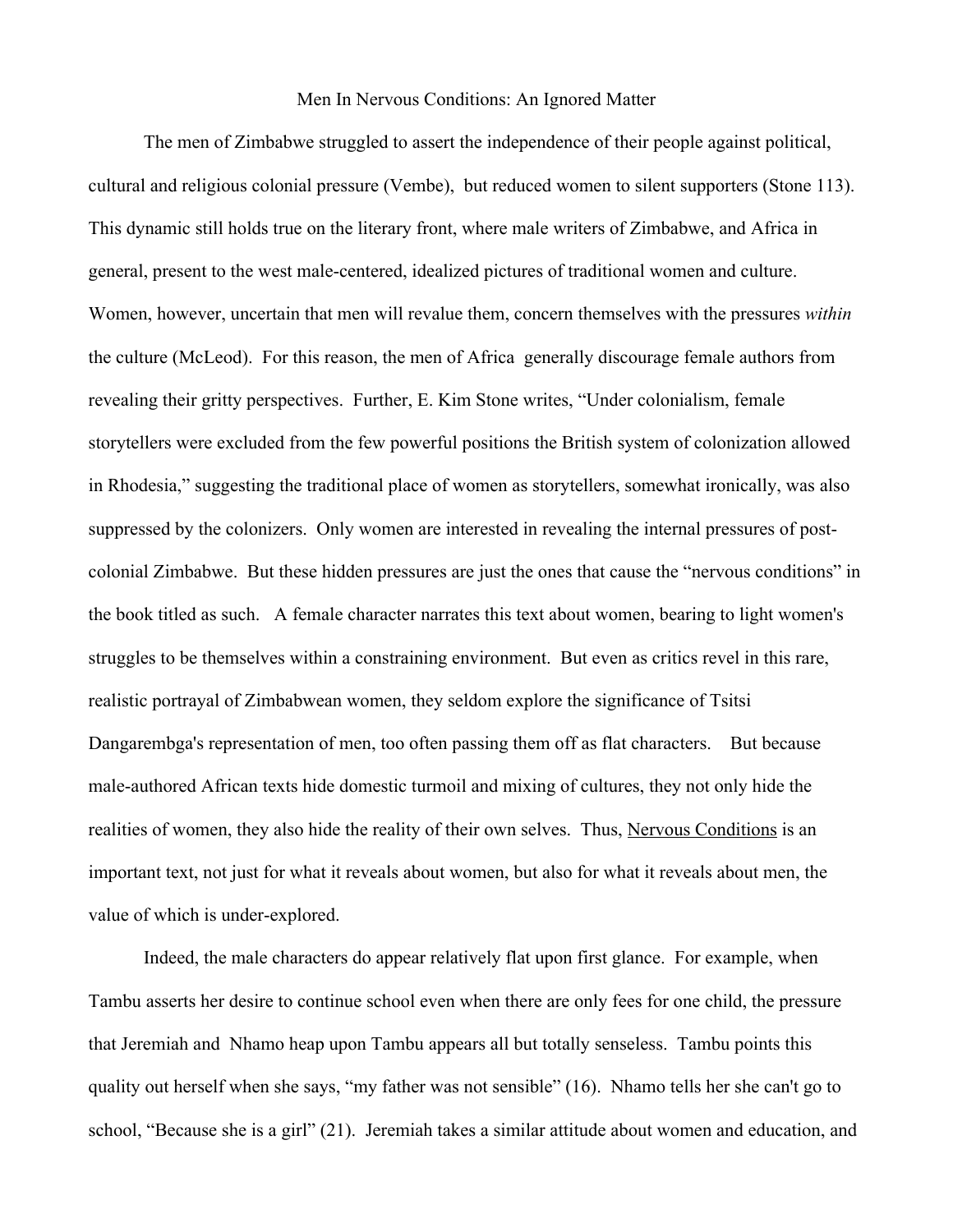even after Tambu earns money to pay her own fees, her father audaciously attempts to claim the money back from the school for himself (30). Babamakuru also presents walls to the women around him, especially Nyasha and Maiguru, but the reasons for the behavior of this significant character are not readily clear. Even the explanation for why he is so insistent that Tambu's parents marry (to remove an evil spirit) is largely incomplete (146). Again, the author presents hints as to why the men behave and believe the way they do, as explained later in this essay, but she does not fully or openly shape the male characters and their opposition to female aspiration.

As for the female characters, especially Tambu and Nayasha, however, Dangarembga employs several techniques to present their complexities to the reader. Firstly, the narrator provides detailed accounts of the dialogue and actions of the females, even including letters, like Nyasha's, in which she explains how the males see her as having a superior attitude because she does not believe she is inferior to men (196). In this way, the author provides room in the text for Nyasha to explain the depth of the dilemma: she does not feel that she belongs, she does not want to complain or antagonize and, ultimately, she expresses that being herself is a battle. Further, the thoughts of Tambu (both those representative of who she was at the time of the narration and those that appear as narrator retrospect) delve deeply into the lives and perspectives of the women, the men being reduced to topic points in the lives of females. Comments like, "The self I expected to find on the mission would take some time to appear," prolific throughout the text, analyze the phases and intricacies of Tambu's development (85). Tambu also thinks deeply about Nyasha, having to open her mind beyond reason to even understand her (96). The author uses these methods and moments to texture the text and bring the reader close to the female characters.

Dangarembga also enlightens the reader about the other women in the text. Tambu's mother, who seems to half take on the male mentality by preparing Tambu for failure when she grows the mealies, also encourages her to try. She even helps dissuade Jeremiah's resistance to the idea (24). And, though she may seem hysterical and illogical when she claims Maiguru killed Nhamo, thus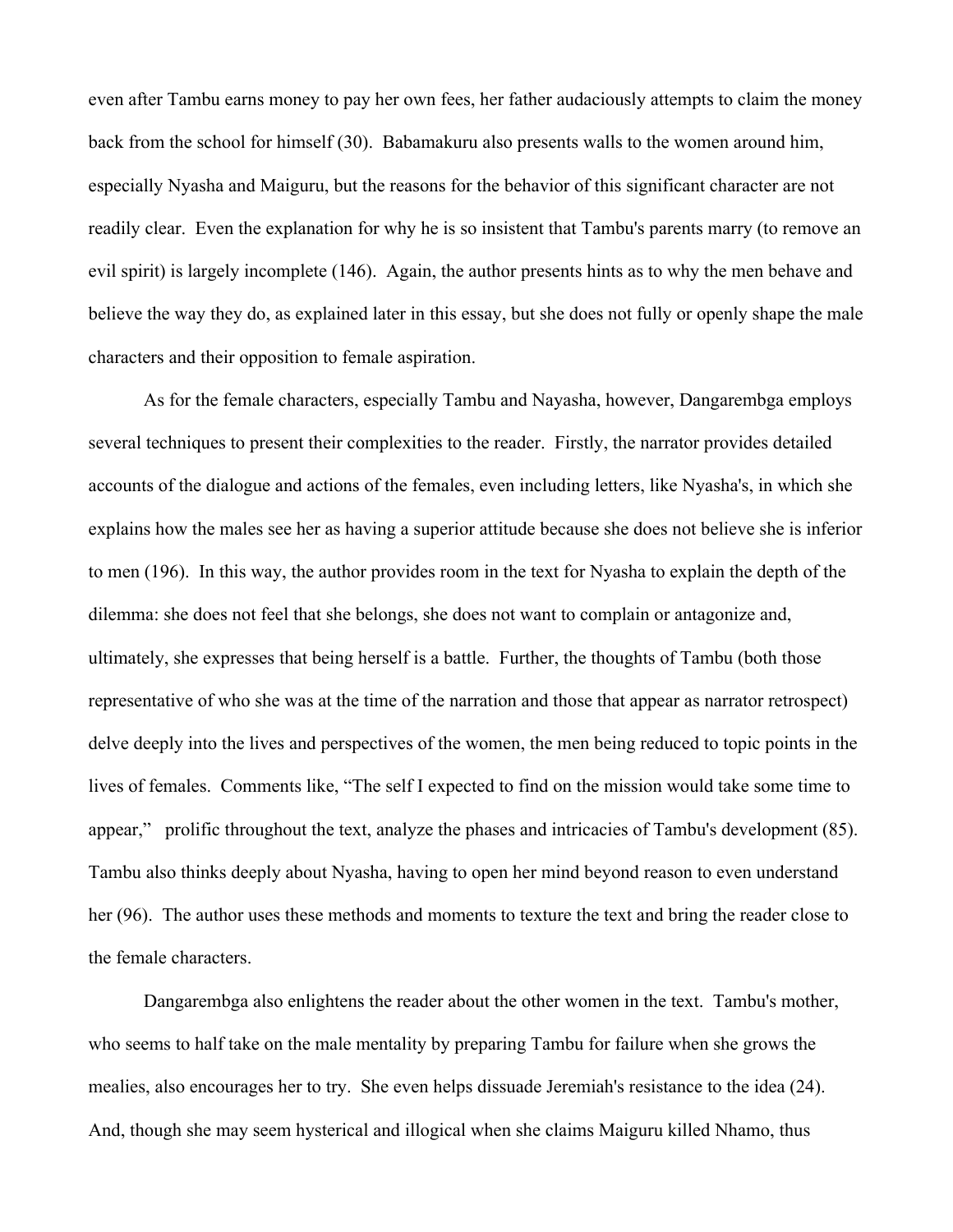protesting Tambu's move to the mission, the mother's dialogue later in the text opens whole new depths to her character. She makes statements such as, "Maiguru has turned you against me with her money and her white ways" (140). *Killing*, then, as it applies to Nhamo, might be reread as a metaphor for the mother's view of the effect of colonization on the Shona people. And again, Tambu's thoughts come into play as a means of analyzing every women in the text, at times even discoursing at length about Shona women in general (138). Dangarembga never leaves the women of Nervous Conditions beyond the scope—perhaps microscope—of the reader.

As clear as the female characters are, the complexities of the male figures are understandably less developed. The value of the text purely as literature withstanding, Nervous Conditions is a response to the post-colonial literary environment of Zimbabwe. The country's literary world resounds with the male voice but stifles the voices of women, Nervous Conditions representative of a trend as of late to reverse this imbalance (Uwakweh). According to Dieter Riemejnschneider, typical male Zimbabwean literature emphasizes "traditional or conventional images of the African woman" (qtd. in Uwakweh), not only by including in their narratives female characters who portray those images but also harsh consequences for rebellious female characters. Nervous Conditions, then, is a weight on the female side of Zimbabwe's literary balance; without this type of female focused literature, the male voice would go unchallenged, unchecked and the west would never know the true identities of postcolonial Shona women.

However, despite that male authored narratives of Zimbabwe idealize women as generic forms (Uwakweh), and though Dangarembga does the opposite by writing from the female perspective, the author also counters male idealization of women by portraying male characters realistically. Caroline Rooney reports that even though women helped further Zimbabwe's struggle for independence from Britain, males generally viewed women just as they always had (qtd. in Uwakweh). Both male writers and readers lack consideration and recognition of Zimbabwean females. However, by at least acknowledging the forces in the lives of the men, primarily British colonialism and the remnants of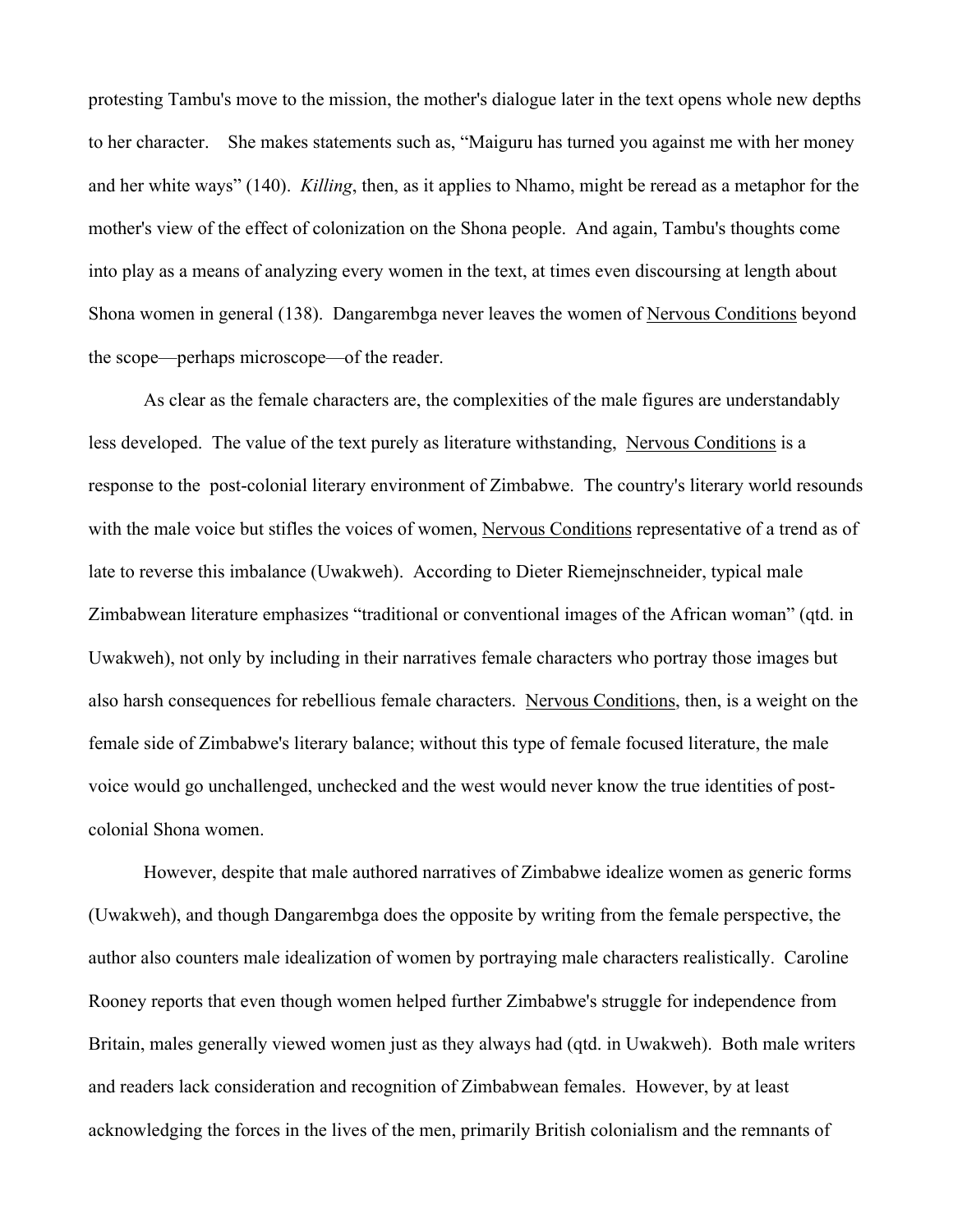Shona culture, and by portraying the men as subjects of multifaceted female commentary,

Dangarembga one ups her male contemporaries by presenting more realistic male literary characters, as opposed to the males' dimensionless literary renditions of females.

For instance, Dangarembga, through the short lived character Nhamo, subtly reveals upbringing as one of the first insights into the formative pressures in the male world of Nervous Conditions. When Babamakuru leaves for England and the school fees dry up, Nhamo's parents show their values. Ma'Shingayi sells vegetables to send Nhamo to school but explains to Tambu that women must be the ones to make sacrifices (16). By doing this, the mother demonstrates that she submits to the male mentality of her husband Jeremiah, who asks Tambu if she can cook books for her husband (15). Is there any surprise then, when Nhamo, even at a tender age, asserts his maleness over his sisters by making them carry his things home from the bus station (10)? Not only are his father's words and actions manifestations of a limited view of women, but at this point in the narrative his mother does not question that limited view and thereby validates Nhamo's assumption that his father's ways are correct. Nhamo has a condescending, harsh attitude toward women, but it is an attitude he learns from his father and mother. The men and women of Nervous Conditions learned their gender roles as innocent children, like Nhamo, without any clear fault of their own and under pressure to uphold those roles.

The differences between Babamakuru and the other Shona men further demonstrate the effect of upbringing, not only on how eventual adults view the opposite gender, but on entire world-views. While preparing Tambu for her move to the mission, Babamakuru extols education as part of being a good women (88). While Jeramiah, who previously resisted Tambu's education, accepts Babamakuru's plans for his daughter, clearly motivated by submission to his godlike brother, not his own sensibilities about women and education. Babamakuru further sets himself apart by insisting that a wedding will restore the morality of the family, a white assessment of the issue. Jeremiah, again, submits to his brother's plan over his own Shona solution of calling in witchdoctors (146-7). Something is different about Babamakuru, but his present relationship with the whites is only a limited explanation for the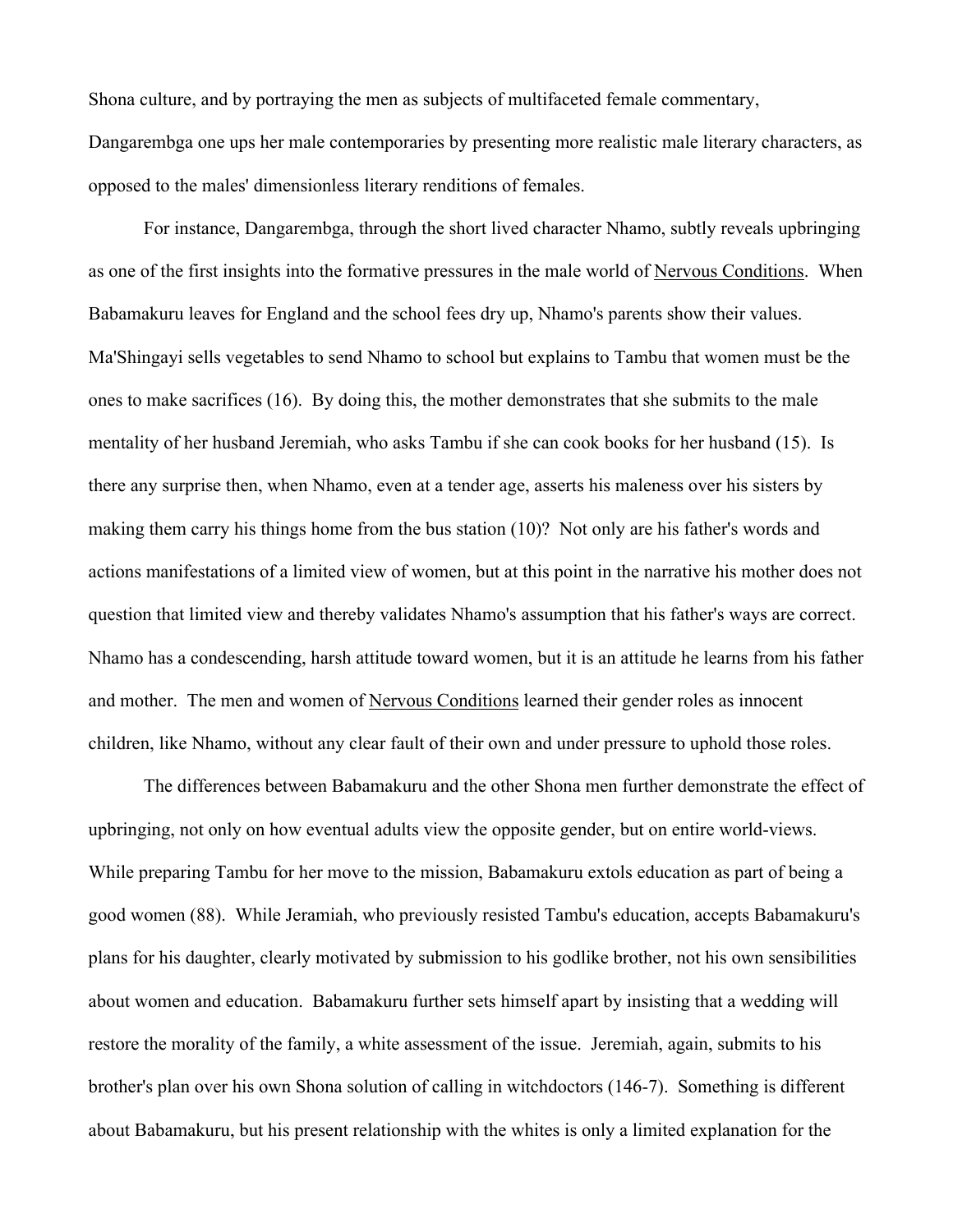difference. Though the family arch-patriarch must have grown up with some of the same influences as his ancestors, he was a child when he left home to be educated and raised by western missionaries (5). The long running influence of the whites on Babamakuru, from his childhood and straight through adulthood, is the clearest and most plausible answer for why the choices he makes are so different than other men in his family.

Cultural mixing is another force in the male world, revealed through Dangarembga's text. Even while Babamakuru is a carrier of white ideals, he is also a post-colonial Shona man, a patriarch who has lost sight of the traditional value of women, but retains high expectations. Babamakuru declares to Nayasha, perhaps to the whole family, that, "We cannot have two men in the house" (115). His assertion goes for Maiguru as well, who is educated and productive, like him, but does not share in his authority or glory. Ironically, though Babamakuru insists both Nyasha and Maiguru get good educations, he stifles their attempts to think and achieve. This irony, possibly representative of an immature *metissage* between the white and Shona cultures, provides dimension to this literary character and insight into the real men Babamakuru represents.

Additionally, Babamakuru, with all his contradictions and peculiarities, represents a diversity among Shona men unlike the homogeneity among women in male authored African literature. As inferred from previous examples in this essay, Babamakuru and other men, like Jeremiah and Takesure, have both commonalities and differences in their concepts of women and morality. For instance, the importance Babamakuru places on monogamy within marriage, as opposed to Takesure, who goes after Lucia any way he can, and unlike Jeremiah, who hopes to take her as a second wife. But Jeremiah and Takesure follow Babamakuru despite their differences and opposing desires, demonstrating a sort of pressure system between the followers and their leader. Furthermore, this pressure system spans out into all aspects of life, as demonstrated when Babamakuru motivates Jeremiah to fix a roof that he was capable of fixing long ago, thus depicting Jeremiah as an apathetic follower, without the hope and vision of Babamakuru. Though Dangarembga does not focus on men, she still manages to paint a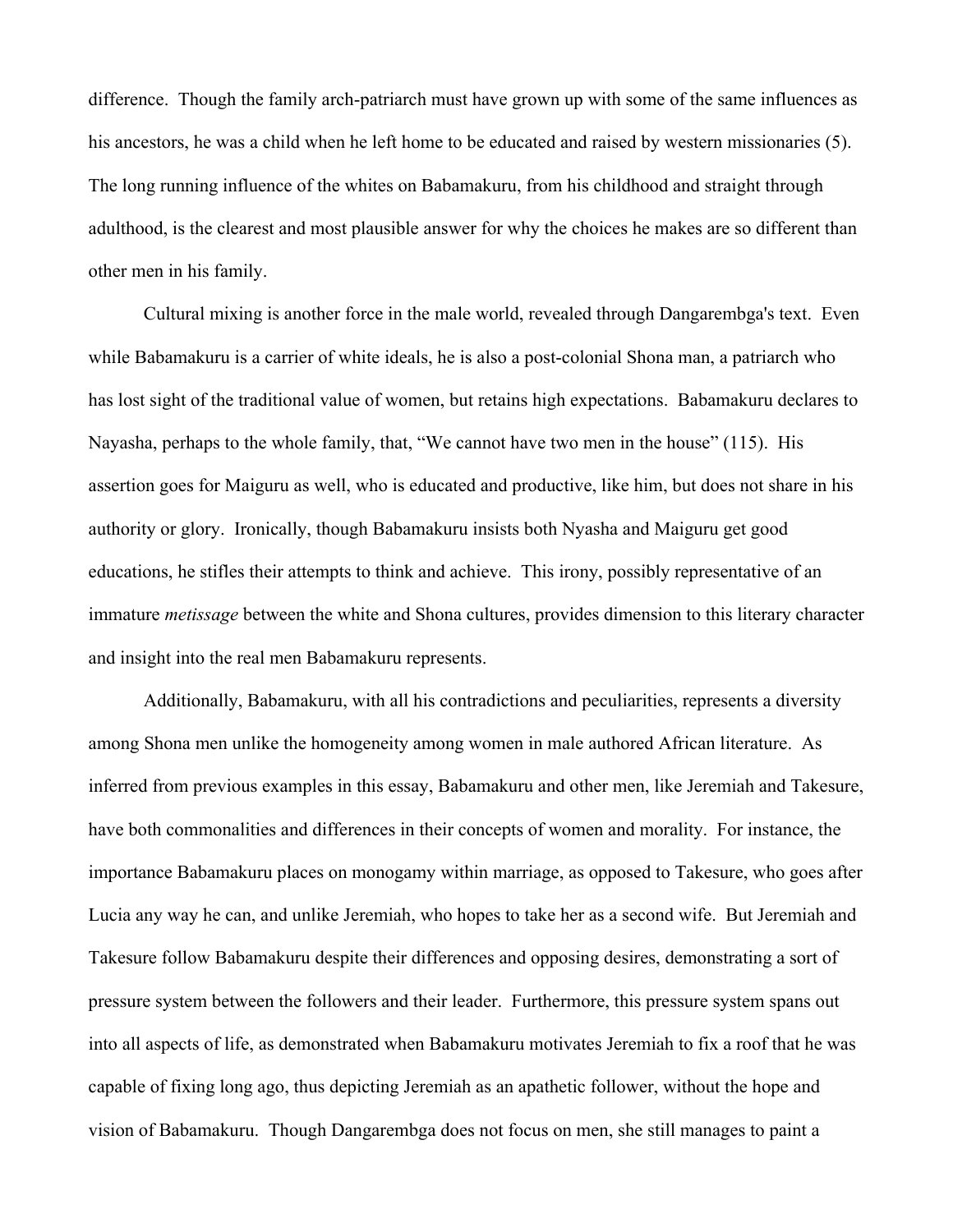dynamic, diverse picture of men, while the limited scope of women included in male narratives plainly and generally indicates two types of women: good and bad.

Perhaps more than anything else, however, the reader learns about the men of Nervous Conditions from the same sources as the reader learns about the women: female thought and discourse. Firstly, the mere fact that the women think and talk about the men is significant. In Chinua Achebe's Things Fall Apart, a woman leaves her husband and sneaks into Okonkwo's hut. The narrator comments that Okonkwo does the smart thing when he immediately has sex with her, apparently lowering the chances that he would lose his new possession. However, neither Okonkwo nor the narrator ever delves into the depths of the woman's plight. According to Professor McLeod, the supposed reality of the male in colonized countries of Africa, whether it be Zimbabwe or, in the case of Achebe, Nigeria, is that they are taking the initiative to resist the social destruction wrought by colonizers, women being practical stepping stones. But as the men excuse their neglect of women by proposing that they will recover the rightful positions of women when the enemy is set at bay, the men have lost touch with the humanity of the women around them, as inadvertently represented in male African literature (Stone 113). Nervous Conditions, itself, points to this male attitude toward women, most pointedly in Babamakuru's neglect to honor his wife for her equal education level and her contribution to the household finances. However, in Nervous Conditions, not only do the men get chances to speak, the women expend a great deal of energy mulling them over, whether it be Lucia about Takesure, Ma'Shingayi about Jeremiah, or, most significantly, Maiguru, Tambu or Nyasha about Babamakuru. Merely by including female consideration of men in her text as more than things, Dangarembga, again, demonstrates a more humane significance of the opposite sex than her male contemporaries.

Granted, the intimate conversations and contemplations of the women reveal more about themselves than about the men, as is natural to the most probable social and political authorial motives, and as may simply be natural in a female written text. However, the personal female discourses in the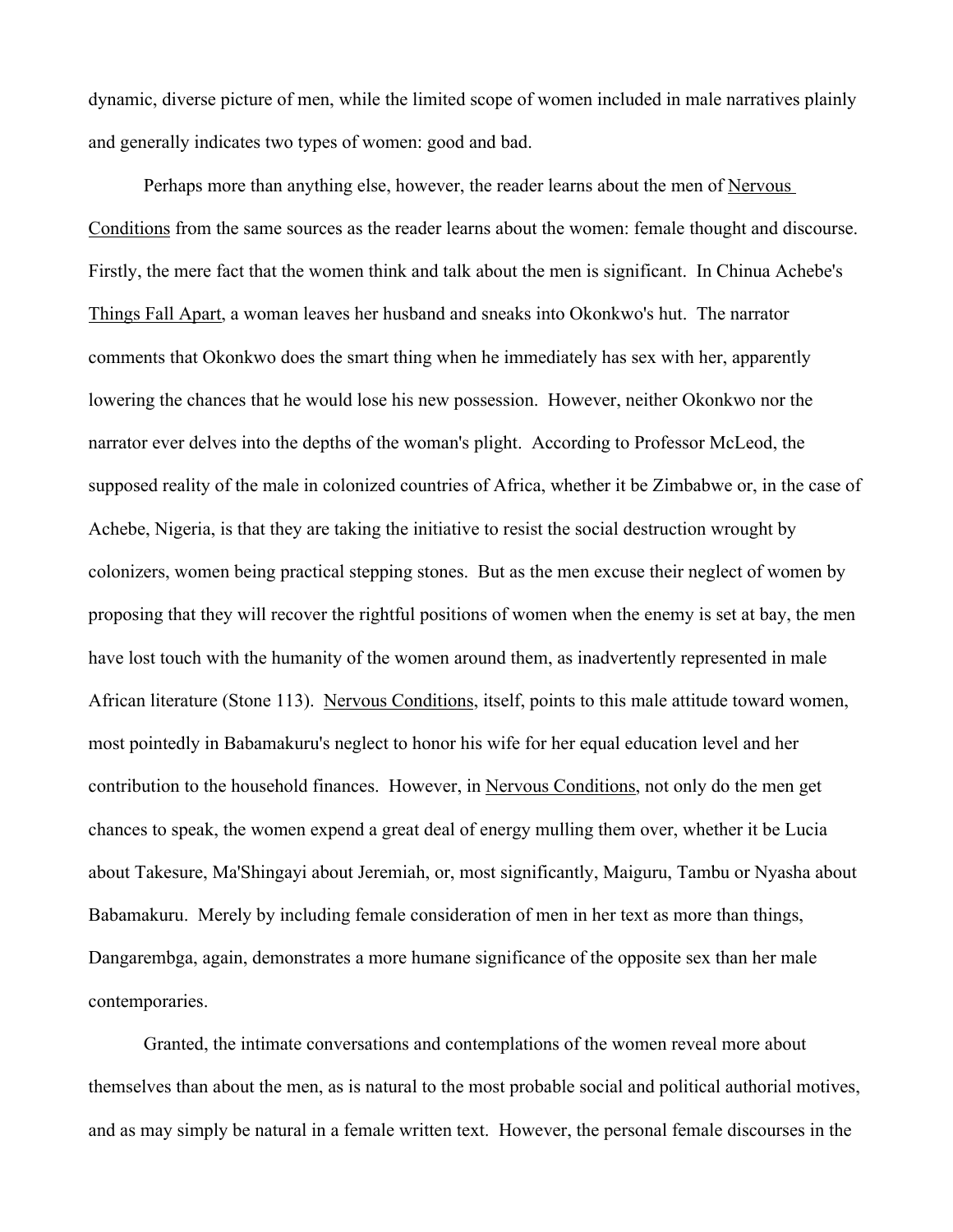text, if read carefully, are also a portal into the complexities of the men, especially Babamakuru. For example, Tambu's extensive reflections about this man are key to understanding her personal struggle to find a way between the social atmospheres of the homestead and the mission, but they also reveal the depth of the Babamakuru character. Through most of Dangarembga's narrative, Tambu looks up to Babamakuru as a sort of savior or god, and while this may not be a balanced view, Babamakuru does, indeed, work hard in his devotion to bettering the extended family. Midway through the text, however, Tambu's opposing sympathies for Babamakuru and Nyasha perplex her until, when Babamakuru beats Nyasha, she finally makes a firm connection between Babamakuru and the "universal" sexism she had previously been victim of at the hands of her brother Nhamo (115). Finally, even while Babamakuru becomes an "ogre" in Tambu's mind (170), the narrator presents yet another view of Babamakuru after Maiguru had left home and come back (173). In a scene markedly less internal to Tambu, for example, Babamakuru asks Maiguru if she has anything to say about the decision to send Tambu to the convent. His first reaction is to stifle Maiguru when she replies that she, indeed, has something to say, but, then, Babamakuru recovers himself and says, "Speak freely, Mai. Say whatever you are thinking," visibly forcing himself to submit to a sort of mixed sex *dare* (180-81). In the latter portions of the narration the unilateral force of Babamakuru begins to break down, so that he, like the women around him, becomes a compromiser and balancer of forces as well. While the reader's view of Babamakuru does not have an exactly parallel relationship with the changes in Tambu's view of the man, Tambu's maturing understanding of Babamakuru is a means by which Dangarembga develops a panoramic view of Babamakuru, deepening him as a literary character.

Finally, an overview of the text paints, among other things, the picture of a black man seeking the help of white women—the picture of a patriarch urgently pressing to save an extended family and uphold a mix of often contradicting values, but who fails either to gain control or succeed. Several times, Tambu notes the rising stress level of Babamakuru (189). Of course, he is working hard at the school, but not just for his family. As a black man, Babamakuru has no room for error; the nuns could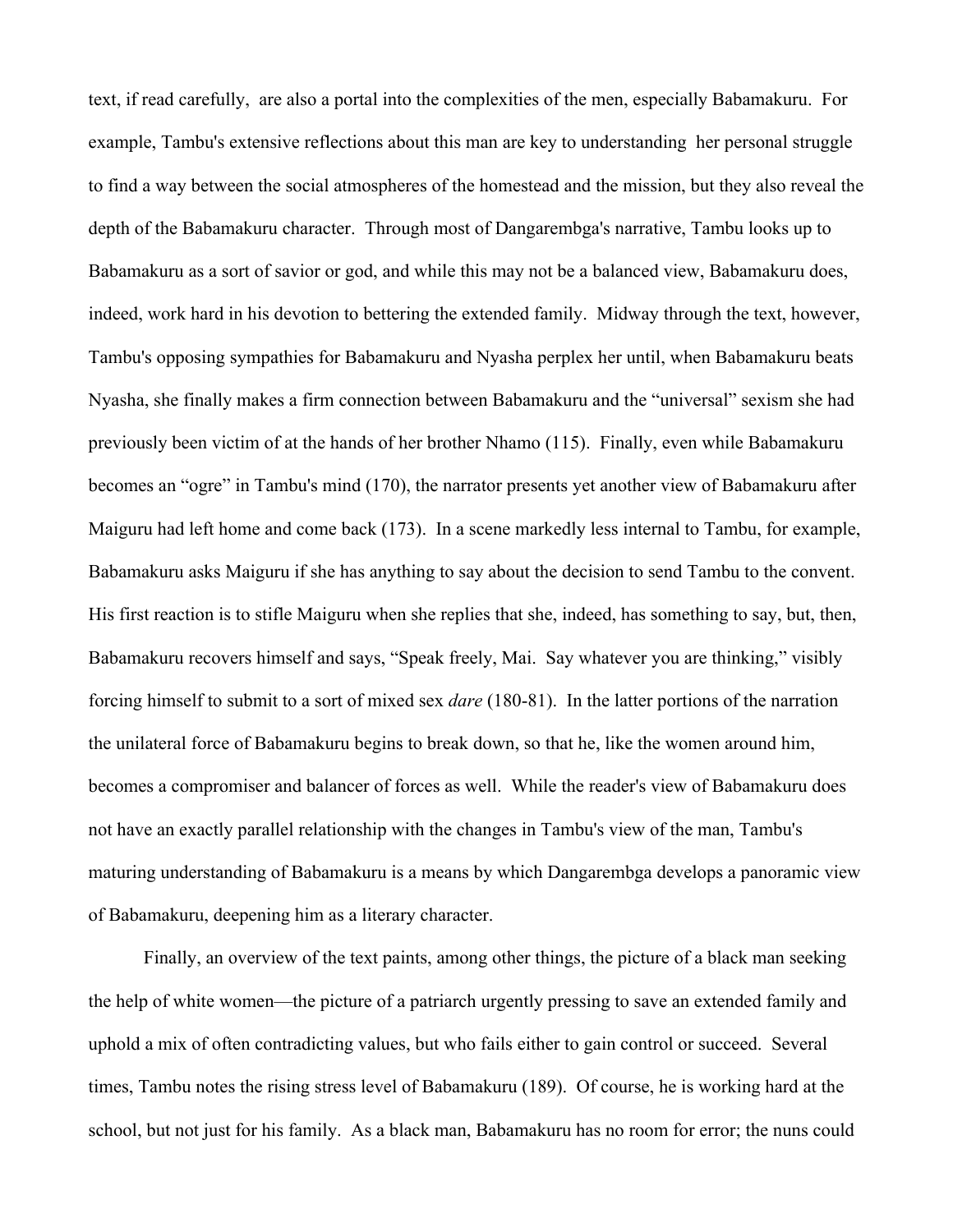close the doors they opened for him. He, himself, is pressed to conform to their wishes and expectations, so, in turn, Babamakuru not only presses down upon the women because he is bigoted, but in reaction to the pressure on him. And yet, when he says to Nyasha, "You will eat that food," he is unable to hold it in her stomach (189). Neither is he able to keep Maiguru from finally defying him by leaving, nor can he force Tambu to be a flower girl in the wedding he plans for her parents. "Anyone who defies my authority is an evil thing in this house, bent on destroying what I have made," says Babamakuru, but he only frustrates himself by his own decree (167). Eventually Babamakuru is so disturbed by the fruit of his own behavior that he can hardly stand to be in his own home, staying out at work for long hours. Babamakuru is a man lost to his own devices, relying on a broken means to success and ultimately baffled at his failure to have a happy, functional home. Overcome with his own nervous condition, he is just as trapped and lonely as the women around him.

However, the revelation of the post-colonial Zimbabwean woman is arguably the most significant achievement of Nervous Conditions, especially in the context of real-life domestic dysfunction, so it is not surprising that most critics take this angle in their discourses. Nevertheless, since Zimbabwean authors are also cautions to represent men as ineffectual, Dangarembga's thoughtful portrayal of men is also rare, and generally neglected as a topic among critics. For instance Maggi Phillips is one of many critics to delve into the functions of food in Nervous Conditions, indicating that Tambu achieves success through food and analyzing Nyasha's refusal to take in food while she gorges on knowledge. However, the relation of Jeremiah to Tambu's mealies, and, more importantly, Babamakuru's food relationship with Nyasha go virtually unexplored. And Carolyn Martin Shaw discusses sexuality as the "seat of women's honor" in the context of the father-daughter relationship of Babamakuru and Nyasha. However, when Shaw makes the claim that "sexuality is crucial to the understanding of Nyasha's breakdown" she focuses her discourse almost entirely on the daughter half of the relationship, without regard for Babamakuru as a father or as an individual, merely earmarking him as a function in Nyasha's life. However, in Pauline Ada Uwakweh's article "Debunking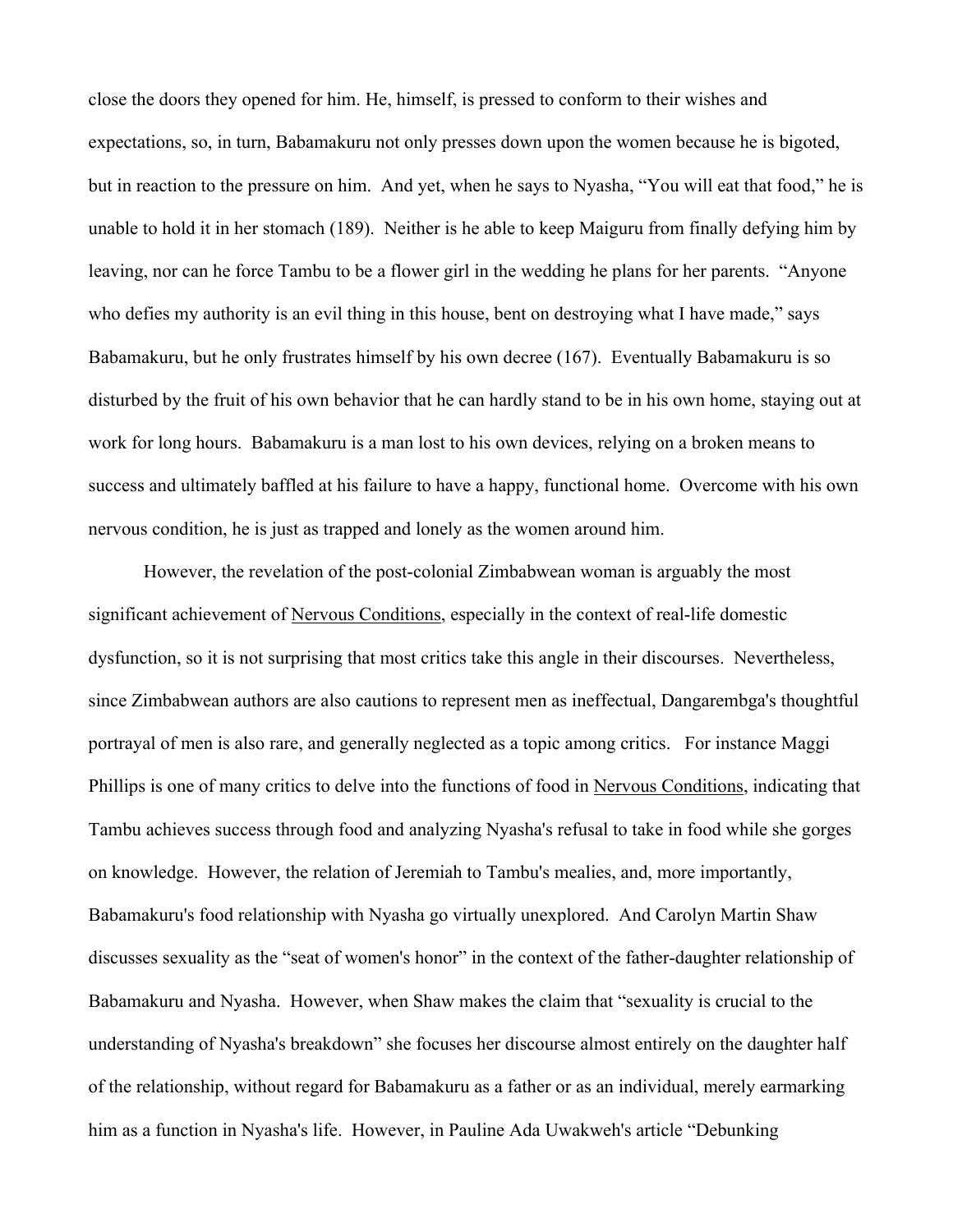Patriarchy," she writes, "Whereas radical feminists emphasize the tensions between male dominance and female rebellion, traditional socialist feminists emphasize the dialectics of gender, class and race." Phillips goes on to examine the many definitions and aspects of patriarchy and proposes that Dangarembga's "representations of male dominance in the lives of women emphasize its complexity." As shown in this essay, Babamakuru is more than an animal who perpetrates patriarchy, but, rather, he is a human in the midst of a culture clash. Preferring a holistic approach to Nervous Conditions over a limited view of the text as merely a statement of femininity in the midst of harsh patriarchy opens doors to discovery about both Zimbabwean women and males, as well as opportunities to delve even further into the focus of the text: Zimbabwean women.

Dangaremba does more than stand up cardboard cut outs of patriarchs in the midst of animated female characters; she constructs realistic male figures as integral components of a palpable narrative, adding underestimated value to the text. Writing in the midst of a male dominated literary environment bent on hiding internal strife, the author reveals the true plight of women and men, and a dynamic view of the the post-colonial Shona people. More and more female author's are breaking through to shed light on the inner workings of the Zimbabwan society; time will tell the impact of their texts, in the still struggling nation of their origins, and across the breadth of their western audience.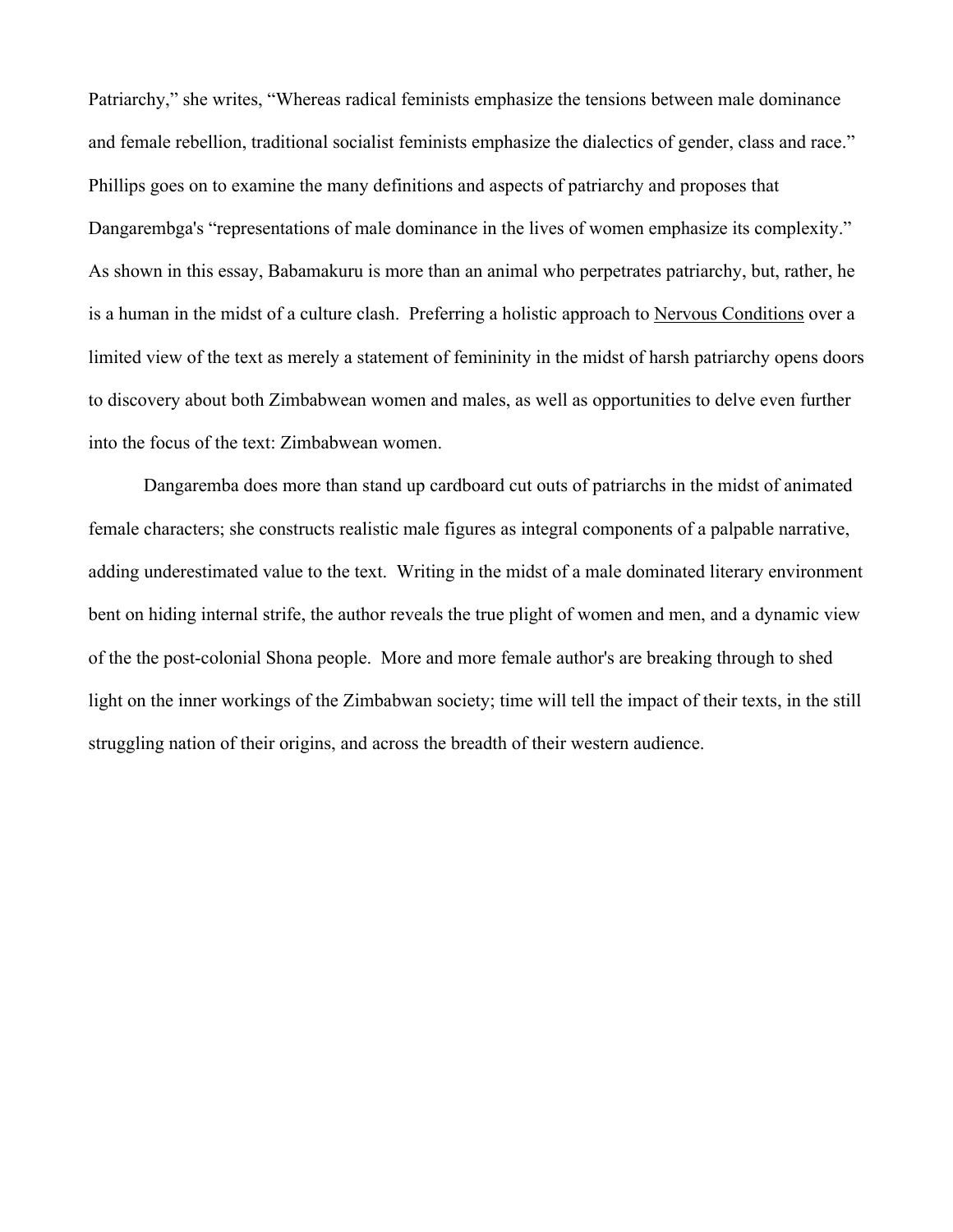## Works Cited

Achebe, Chinua. Things Fall Apart. London: Heinemann, 1962.

Dangarembga, Tsitsi. Nervous Conditions. 1988. Emeryville, California: Seal Press, 1989.

McLeod, Dr. Corinna. Personal interview. 18 Nov. 2008.

- Phillips, Maggi. "Engaging dreams: Alternative perspectives on Flora Nwapa, Buchi Emecheta, Ama Ata Aidoo, Bessie Head and Tsitsi Dangarembga's writing." Research in African Literatures. 25.4 (Winter 1994): 89+.
- Shaw, Carolyn Martin. "'You had a daughter, but I am becoming a women': sexuality, feminism and postcoloniality in Tsitsi Dangarembga's Nervous Conditions and She No Longer Weeps." Research In African Literatures. 38.4 (Winter 2007): 7-27. Literature Resource Center. Gale. Grand Valley State Univ. 23 Oct. 2008 <http://go.galegroup.com/ps/start.do? p=LitRC&u=lom\_gvalleysu>.
- Stone, E. Kim. "In the Bedroom: The Formation of Single Women's Performative Space in Tsitsi Dangarembga's Nervous Conditions." The Journal of Commonwealth Literature 41.111 (2006). 23 Oct. 2008 <http://jcl.sagepub.com/cgi/content/abstract/41/1/111>.
- Uwakweh, Pauline Ada. "Debunking patriarchy: the liberational quality of voicing in Tsitsi Dangarembga's 'Nervous Conditions.' (New Voices in African Literature)." Research In African Literatures. 26.1 (Spring 1995): 75+. Literature Resource Center. Gale. Grand Valley State Univ. 23 Oct. 2008 <http://go.galegroup.com/ps/start.do?p=LitRC&u=lom\_gvalleysu>.

Vambe, Lawrence. An Ill-Fated People. London: Heinemann, 1972.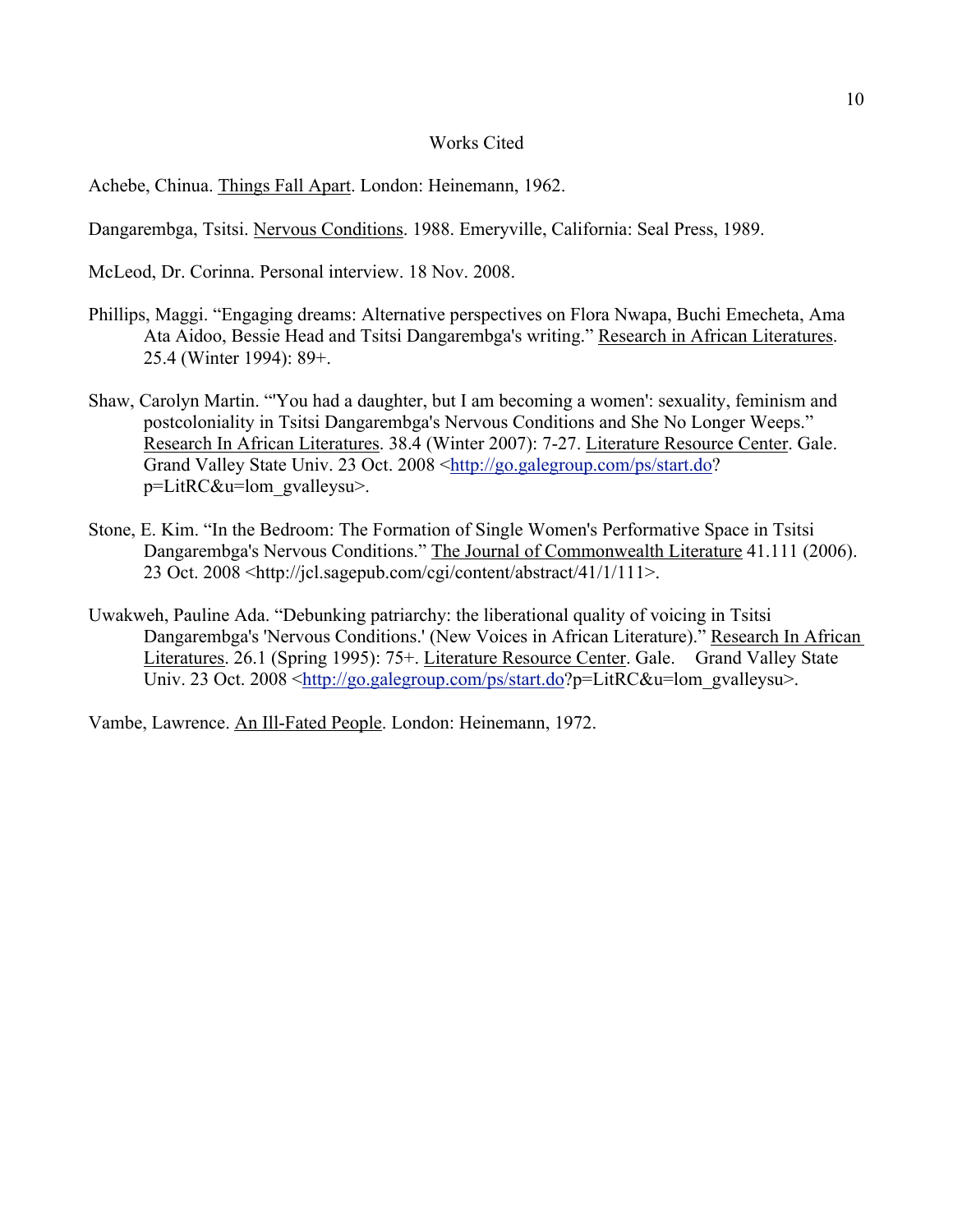Qs for McLeod:

- 1) footnote to indicate that traditional Shona culture itself may have had a more balanced view of men and women, but that the current Shona culture is different, due to colonialism and possibly other factors.
- 2) Thesis pointers (maybe not force this, like what's his name that we read first in semester)
- 3) Need male tear down sources
- 4) good bad citation?
- 5) "The reader"
- 6) Shona characterization (move from traditional to current?)

## @@@ Cut material:

Perhaps it is the fault of the Shona men and women for not questioning this male centered attitude and way of living, perhaps not even examining if their ways are authentic to the ways of their Shona ancestors.

True, the women's discourses about men do reveal more about the women than the men, but the depth of femal consideration of men, again, shows that Dangarembga's approach to men is more thoughtful than the approach of her male counterparts to women.

Nervous Conditions stands out in the context of the male written texts of Zimbabwe and other colonized countries of Africa.

When examined closely, the text's male characters, especially Babakmakuru, are also complex characters constricted by societal expectations and, perhaps most importantly, the English colonizers, a more thoughtful approach to the opposite sex than the author's male contemporaries among African writers. [perhaps rewrite to include solution issue]

Right away, Tsitsi Dangarembga hints that there is conflict between men and women in this story. Tambu "was not sorry when [her] brother died"; not Nhamo the person, but her brother, a male, like all the other males who trouble her (1).

# {{{{{{

The whole world that Dangarembga creates around Babamakuru. He goes to England for an education, but only by accepting help as a black Shona man from white western women. Clues from all over the text help fill in the meaning of the man's choice.

But there is a second strong voice embed into Tambu's narration: another voice that helps the reader understand and appreciate Babamakuru as a complete character. Babamakuru oppresses Nyasha more intimately and forcefully than any other female in Nervous Conditions, but, she, herself, reveals that the pressure her father places on her is, in part, a reaction to pressure on him. This is not the story that Dangarembga sat down to write, but, nonetheless, Nyasha helps direct the reader's interpretation of